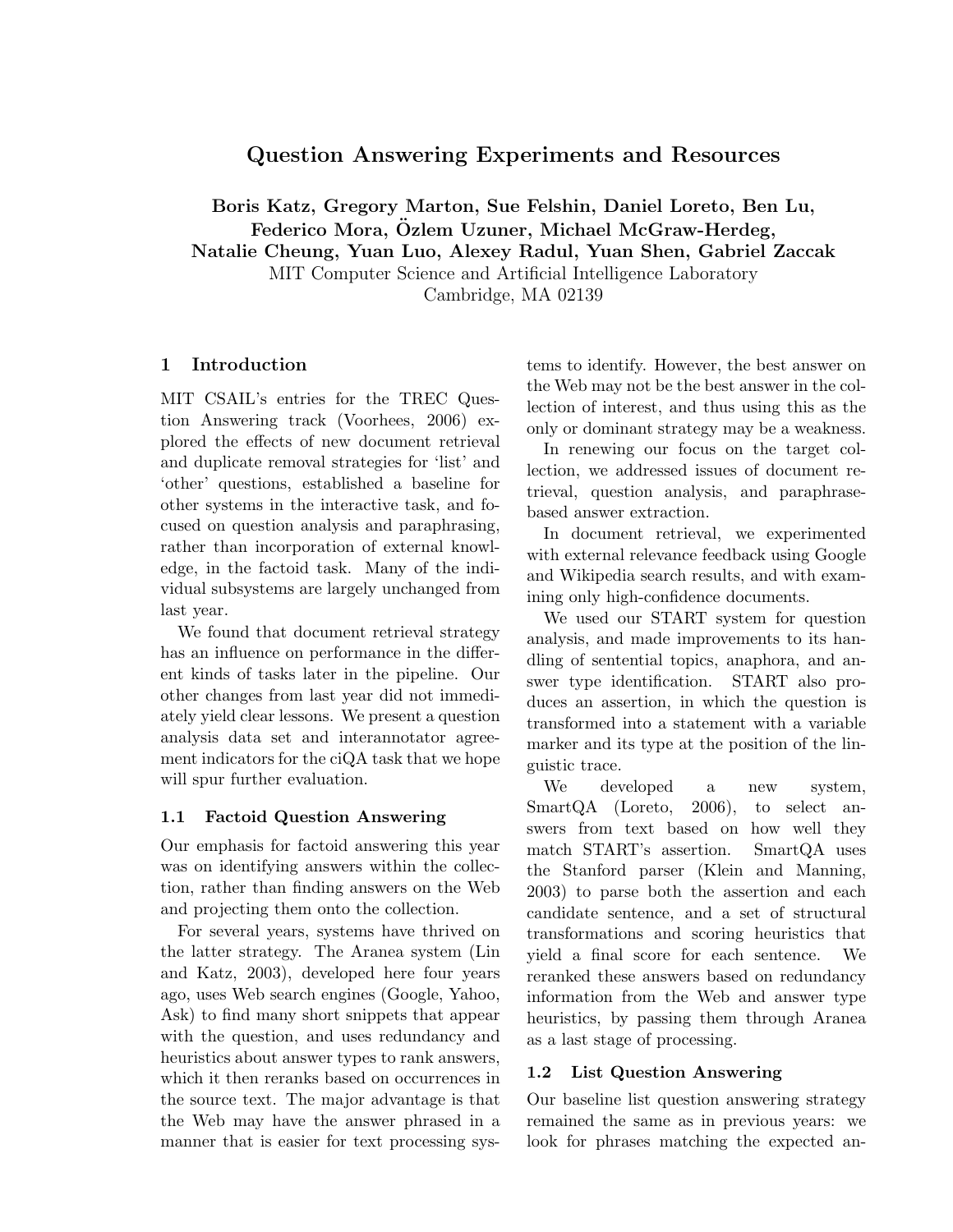swer type, in contexts surrounding hot spots of question keywords or their synonyms. This year we added minor enhancements in the answer type analysis and duplicate removal mechanisms, and submitted runs with and without these enhancements.

We experimented with viewing list and factoid questions in analogous ways, processing the list question into an assertion using START as we do for factoid questions, and taking SmartQA's top k answers as the answer to the list question. In the end, however, we submitted only one run containing SmartQA results, and these simply added the top answer from SmartQA if it was not yet present in the otherwise normally generated list.

#### 1.3 Other Question Answering

An important part of the 'Other' task, even emphasized by its name, is that it should not repeat information, either from the previously asked questions, or within its own list of answers. Our 'novelty' component last year in this task did as much harm as good—removing many redundant answers, but also removing answers that would have been marked as containing a nugget. This year we compared various other strategies for duplicate removal, and submitted the best one based on our previous tests.

Our 'other' system simply reranks all the sentences in its input based on how well they match the topic phrase, and on how little they overlap with previously given information. Thus, unlike in the factoid task, it is not necessarily a good retrieval strategy to aim for very high recall whatever the precision. We tested a document retrieval method that placed more emphasis on precision, and found an improvement.

# 1.4 Complex Interactive Question Answering

For the complex interactive question answering task, we attempted to provide a baseline for others based on last year's results. The ciQA organizers had suggested during the organizing meeting at TREC2005 that our system, which had the best performance on the Relationship task last year, would serve as a good baseline for evaluation this year. We therefore ran the same system this year, modified only in that it was tuned for the best performance on last year's data set.

For the interactive component, the organizers had suggested that one simple form of feedback might be simply asking the assessors which responses from the non-interactive engine had good answers, and later returning all and only those answers. This is almost the strategy we followed, except that, for the purpose of having ground truth for as many responses as possible, we also filled in previously below-cutoff responses, up to the character limit.

## 1.5 Results

Our results indicate that the different ways of using retrieved documents were sensitive to the characteristics of the retrieved set. Factoid question answering, which is relatively rich in information about the expected answer, benefitted from higher recall in the document retrieval component, though only slightly, whereas 'other' question answering, which simply looks for representative sentences, benefitted from the more focused set of documents in the strict retrieval condition. (Figure 1)

Our unchanged complex interactive question answering runs showed similar performance as last year, but many systems now exceeded this performance, showing an overall improvement in the state of the art over last year. (Figure 2)

# 2 Document Retrieval

Underlying each component of our question answering system is keyword-based document retrieval using Lucene<sup>1</sup>. Last year, we found that various keyword backoff mechanisms did not retrieve documents with higher recall than the default Lucene baseline. This year we experimented with obtaining relevance feedback

 $^1$ http:// $1$ ucene.apache.org/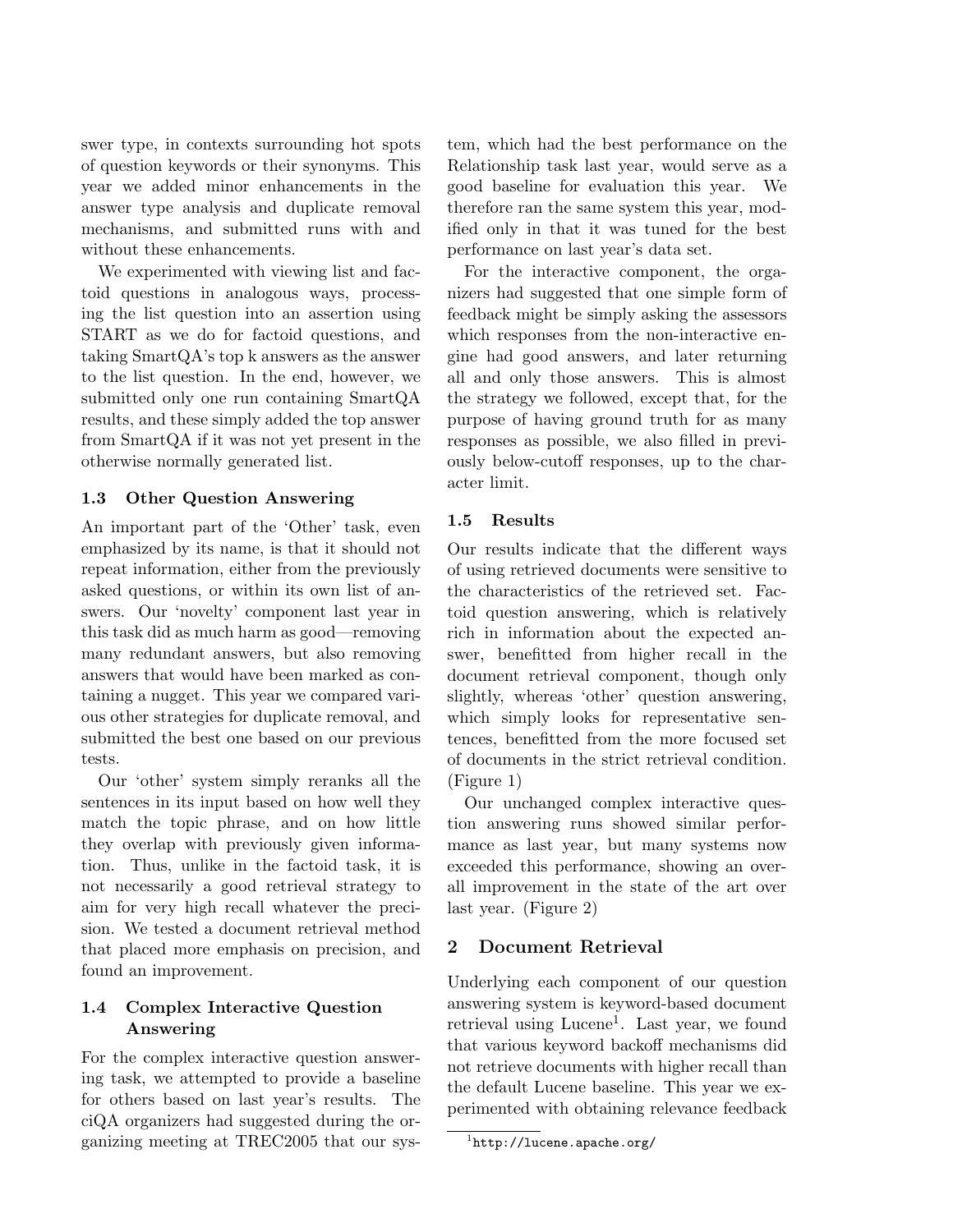| Run     | Factoid                                                      | List                   | Defn                                        |
|---------|--------------------------------------------------------------|------------------------|---------------------------------------------|
|         | csail01   default docs: $0.154$   list06a: .122              |                        | default+novelty: $.106, .116$               |
|         | $\operatorname{csail}02$ (same as $\operatorname{csail}01$ ) | list06b: .125          | strict+novelty: $.124, .140$                |
| csail03 | strict docs: $0.149$                                         | $list06 + SQ_1$ : .120 | $\vert$ strict+edit-dist. clus.: .117, .142 |

Figure 1: Main task results: document retrieval and average accuracy for each factoid run; method and average accuracy for each list run; document retrieval+choice of duplicate removal method, average F score and average pyramid score for each definition run.

| Run      | Description            |      |     | Score   Nuggets   Responses   Length |        |
|----------|------------------------|------|-----|--------------------------------------|--------|
| csail1   | reln2005 system output | .203 | 140 | 1116                                 | 174673 |
| csailif1 | selected by-response   | .209 | 136 | 1102                                 | 173989 |
| csailif2 | selected by-word       | .203 | 132 | 1127                                 | 173837 |

Figure 2: ciQA results: the result of our optimized relationship 2005 system on this new task, along with the results after returning those responses that assessors marked correct in interaction, plus previously below-cutoff responses.

from Wikipedia and Google results, as well as a "strict" method for returning a more focused set of documents.

For query expansion, we used Wikipedia synonymy and Web-based relevance feedback. For each topic-question pair  $p$ , we found the top ten Google snippets, and for each topic we found the first paragraph. To each of the words in these texts, we assigned a relevance  $r(w)$ , based on the frequency of that word in the corpus  $c(w)$ , of the topic and question within the corpus  $c(p)$ , and their intersection  $c(w, p)$ , such that<sup>2</sup>  $r(w) =$ 

$$
1 - \frac{\max(\log(c(w)), \log(c(p))) - \log(c(w, p))}{\log(|A|) - \min(\log(c(w)), \log(c(p)))}
$$

Given this "similarity to the topic and question", we chose a cutoff, above which we added the resulting words to the query.

We also used Wikipedia's redirect structure to find "synonyms" for words and phrases in the topic and question. For example, if the question contains "TWA800", and we know that "TWA Flight 800" redirects to the same Wikipedia page, then we use that as an expansion.

The strict condition sought to impose a minimum relevancy cutoff on the document retrieval task. To do so, we restricted document retrieval to the subset of documents containing all keyword tokens in the topic phrase. To improve recall while maintaining this strict relevancy, we used the Wikipedia synonyms for each keyword as a bag-of-words expansion. We then ranked the resulting document subset according to the Lucene scores on the keywords in question, which were further expanded to include the terms from the Web-based context feedback process.

Because we used both expansion as described above and this strict cutoff for the alternate runs, the two are confounded. However, because we used the topic and the question in the expansion, we found few cases where expansion made a difference, so we attribute most of the change to the strictness parameter.

## 3 Question Analysis

We used START's question analysis module to turn questions into assertions for further processing. These assertions can be more easily matched against sentences of evidence than can the questions themselves. The Stanford parser, trained primarily on statements, was used in the following stage to obtain parses of both the assertion and the candidate sentences, to help score each candidate.

 $^{2}$ |A| is the size of the AQUAINT corpus.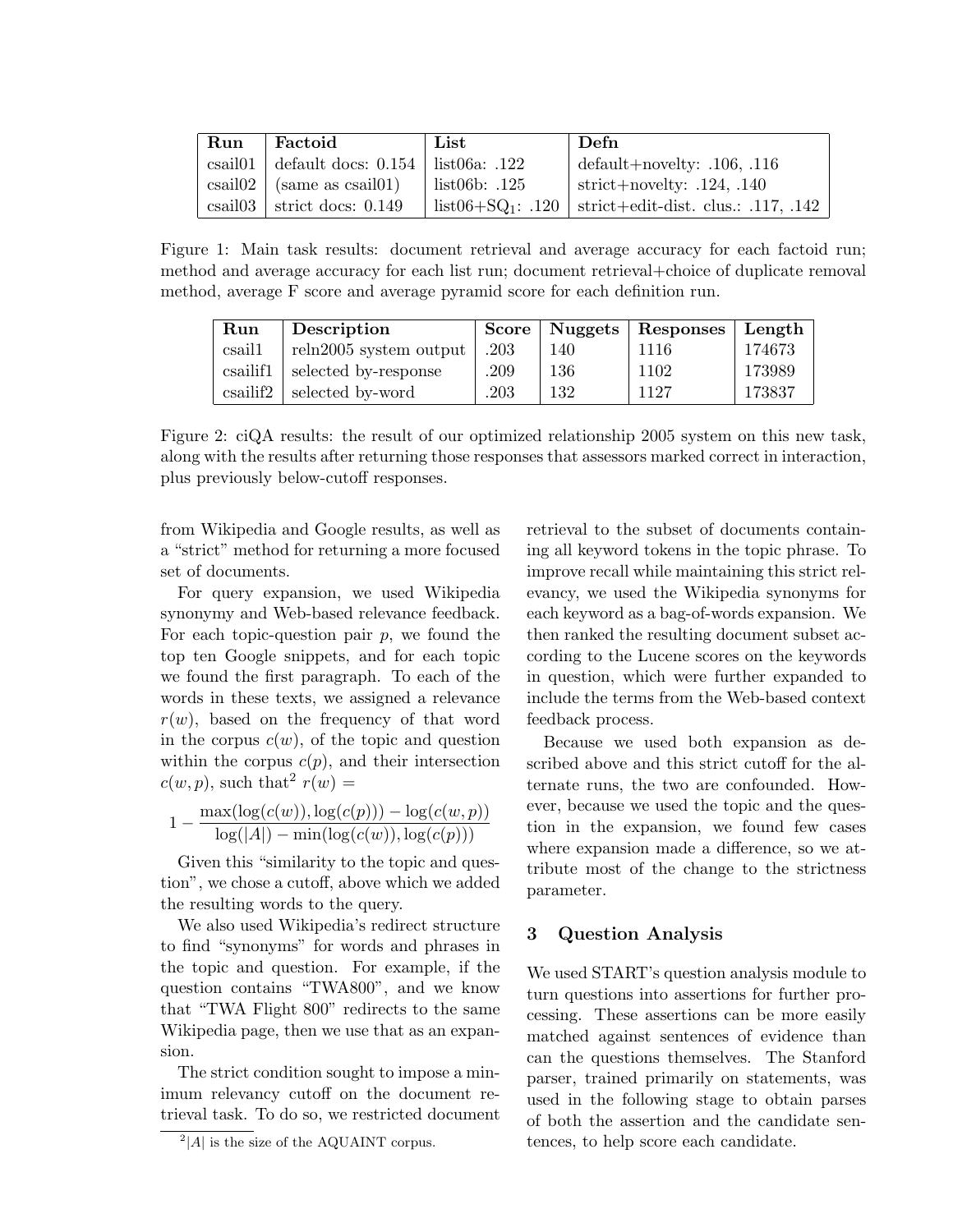|          | <b>TREC 2005</b> |          | <b>TREC 2006</b> |          |
|----------|------------------|----------|------------------|----------|
|          | all              | complete | all              | complete |
| correct: | 276              | 138      | 237              | 117      |
| recall:  | .608             | .304     | .508             | .264     |

Figure 3: Question analysis performance: START finds the correct assertion in about six of ten cases, and correctly resolves all references in the question in about half of those.

To evaluate the question analysis component, we also annotated the correct assertions for all questions in the TREC 2004 and TREC 2005 data sets, and for most of the TREC15 data set. Annotation was performed by one person unfamiliar with the details of the START system, and in cases where it did not match START's output, was adjudicated with two others, until agreement was reached. At the time of the TREC 2006 submission, START generated an assertion matching our ground truth for 61% of the annotated TREC2005 cases. On its "test set", the TREC2006 data, START correctly generated 51% of the ground truth assertions. (See Figure 3.)

The annotation involved two kinds of assertions, one "almost correct" which is a close restatement of the original question, and one "complete" in which references to the topic and to any previous questions or answers are resolved.

START handles question-to-question and question-to-topic coreference using information about gender, animacy, proper/common distinction, number, discourse salience, and coreferentiality of partial names, and of synonyms or hypernyms.

START attempts to identify the focus of each question and provide it as the answer type. We have generated ground truth for these focus answer types, but have not yet vetted them as well as we have the assertions.

## 4 'Other' Questions

The 'other' question task asks us for relevant information not yet presented, and CSAIL's approach is, as in previous years, to look for the most representative sentences from the relevant collection of sentences that have the least overlap with information already presented. We have captured the notion of 'least overlap' in a keyword-based "novelty" algorithm (Katz et al., 2005).

Experiments with the novelty algorithm showed that it helped as much as it hurt: while it removed many sentences that did not contain nuggets, it also removed enough sentences that did to offset the score gain from shorter responses. We implemented alternate strategies based on edit distance and on Bleu (Papineni et al., 2001) overlap score, and tested the results on the TREC 2005 'other' task. The results are presented in Figure 4.

| Type          | Vital | Okay | avg. F-measure      |
|---------------|-------|------|---------------------|
| Lucene only   |       |      |                     |
| none          | 146   | 153  | $0.1409 \pm 0.0298$ |
| edit-distance | 144   | 153  | $0.1612 \pm 0.0331$ |
| novelty       | 79    | 120  | $0.1447 \pm 0.0390$ |
| bleu          | 142   | 145  | $0.1426 + 0.0343$   |
| $bleu + stop$ | 143   | 145  | $0.1431 \pm 0.0344$ |
| $DB + Lucene$ |       |      |                     |
| none          | 165   | 180  | $0.0928 \pm 0.0263$ |
| edit-distance | 164   | 180  | $0.1122 \pm 0.0304$ |
| novelty       | 78    | 101  | $0.1107 \pm 0.0304$ |
| bleu          | 143   | 144  | $0.1084 \pm 0.0308$ |

Figure 4: A comparison of algorithms for removing duplicates in the 'other' task. Editdistance uses clustering with an edit distance metric to group and remove duplicate nuggets. Our Bleu-based method uses the popular machine translation metric to detect similar pairs of sentences (with or without prior stopword removal) and removes the less novel of the pair. Novelty finds the sentence that maximizes weighted keyword overlap with information not yet presented and minimizes weighted keyword overlap with information already presented. The DB condition includes sentences that were previously identified as definitional contexts of the topic.

Because the edit distance clustering ap-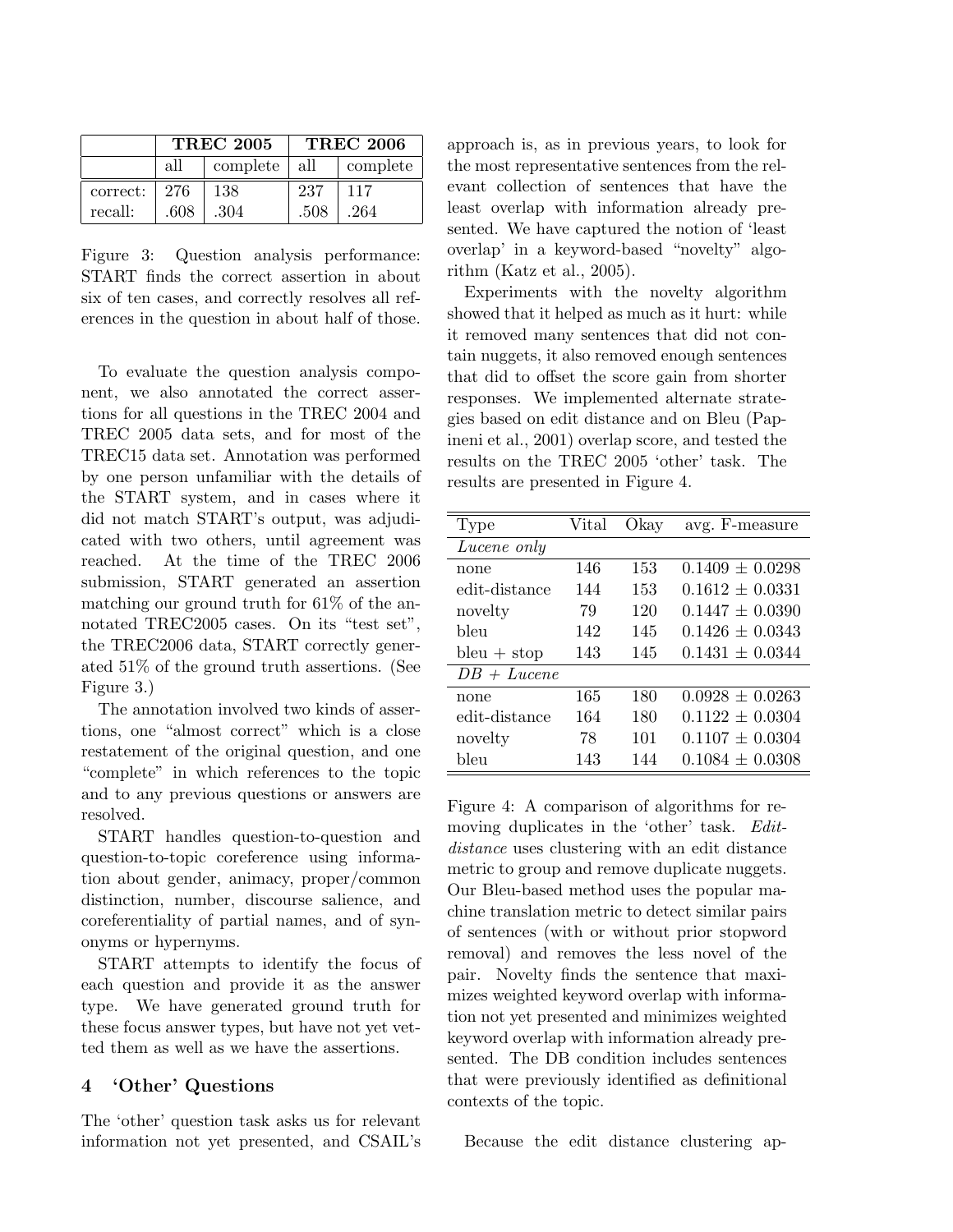proach showed the best results on this data set, we chose to devote one run to seeing if the edit distance-based duplicate removal would do better than the novelty algorithm. It did, but only very slightly, as predicted by the preliminary results. (See Figure 1.)

A much greater difference came from the use of the strict document retrieval—returning fewer documents, the most relevant ones. This reflects the fact that, unlike in factoid question answering, we have very little extra information to use in selecting good answers—we select the most representative answers. The representative answers from a smaller, more focused collection can then be expected to contain more nuggets.

## 5 Complex Interactive Questions

In the complex interactive task, we submitted a run using our unmodified relationship 2005 system, with its best parameter settings for that task. Unlike the University of Maryland baseline, which only used the template fillers for sentence retrieval, we attempted to use the narrative, as we had in the relationship task. Our results thus represent a baseline of sentence selection after narrative question analysis.

We used two types of interactive forms. Both are based on the best answers from our non-interactive system. One type of form presents all of those answers and asks the assessor to check off those answers that they consider "good"—relevant, correct, etc. The second type of form offers a finer-grained interface: it again presents every answer, but instead of checkboxes for entire answers, it allows the assessor to click on individual words in the responses to designate those words as either being "good" themselves or belonging to a "good" phrase.

On receiving the results from both of these kinds of forms, we simply submitted, as the beginning of each of our interactive submissions, just those responses that either were marked "good," or contained any words or phrases that were marked "good," respectively. Since this necessarily decreases the overall sizes of our responses to each question, we filled the responses out to the limit of 7000 characters by adding additional responses that our noninteractive system had ranked below the responses already seen by assessors.

By submitting much the same responses for assessment three separate times, we are able to look closely at the agreement between judgements, as well as the agreement between the assessor clicking "good" items under time pressure, vs. doing so in the formal assessment environment. These results are summarized in Figure 5. Low kappa scores for nuggets vs. clicks occur because most clicks do not correspond to a nugget assignment. The kappa scores for assignment of nuggets, between 0.75 and 0.86, can be interpreted as inter-annotator agreement for this task, and thus as guidance for the likely significance of comparisons between systems.

## 6 Contributions

Our TREC entry this year showed a proof-ofconcept factoid system in which the question is converted to an assertion, and the assertion then parsed and matched against parsed candidate answer sentences, to find candidate answers. We have created a dataset of correct assertion versions of the TREC questions for the past several years, which may be useful for other systems attempting to parse questions or to learn correct reference resolution. We have begun to create a data set of question focuses for each question, which may help others with expected answer type identification.

We tested the effects of different priorities in document retrieval as applied to the factoid and 'other' tasks, finding that there may be an interaction.

We established a baseline for ciQA performance, and gave indications of the extent of inter-annotator agreement on ciQA judging.

We look forward to working with other participants interested in using these resources for their own evaluations.